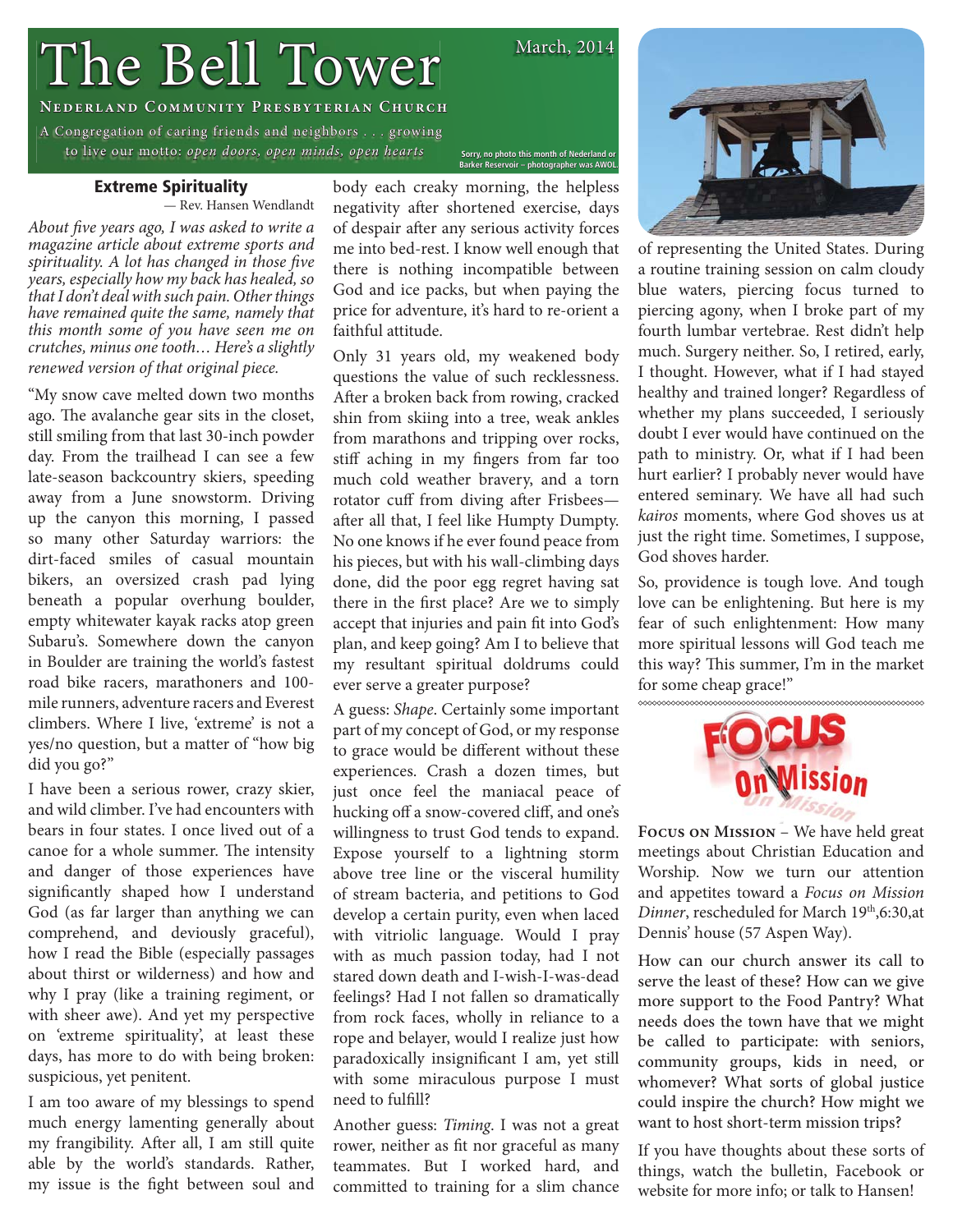### Pg. **Contents**

- 1 Extreme Spirituality
- 1 Focus on Mission
- 2 Youth Group
- 2 Anniversary
- 2 Coffee and Visioning 2 Men's Gathering
- 2 Women's Gathering
- 3 Facilities Management
- 3 Mission Team Update
- 3 Food Drive
- 3 In Our Prayers
- 3 Hosting Fellowship
- 3 Birthdays
- 3 Another Focus
- 3 Sermons on Line

*Psst!* **Hey, rumor has it you are sitting on a story, or have a need that others need to know. Send it in by March 27! This is your Newsletter!** **Youth Group** – Back in the fall, and for many falls before, the **Y** NCPC Youth Group has traveled with the Westminster Pres youth N from Pueblo, for a mini-mission trip. Now, for the first time, they are coming here! For that first weekend of Spring Break (March 21-24),  $6<sup>th</sup>$ -12<sup>th</sup> graders are invited to get away from home and bond with our friends, while serving our neighbors. Projects b are not established yet, but expect to get sweaty and dirty; and a expect to have fun with karaoke and skiing too! Watch for all the e details to come out soon! d

### **Other Upcoming Youth Group meetings! O**

Mar 9<sup>th</sup>, noon - Mission Project at the Clothing Closet M

In April we will return to the schedule of meeting on the  $2<sup>nd</sup>$ Sunday, 3rd Friday, and last Tuesday of each month. S

Coffee and Visioning - In an effort to open up to a few more folks, we are moving to **Thursday**, 9 am, back at *The Train Cars* coffee shop's back room. Anyone is welcome to gather for coffee and to discuss who we are as a church, what we are called to do next, and how to move toward it. n

# **Pastor Relations Committee**

— Michael O'Neill

To support the transition time that we're in as a church family, we've been asked as a group to serve in a role that makes communication easy and accessible between Hansen, in his role as pastor, and our church family.

In our early meetings we spent time developing a more clear sense of what we as a church family were hoping for in asking Hansen to serve as our pastor. Two of the three of us had served on the Pastor Nominating Committee and had some confidence from our experience there that we could help.

We were equally interested in what Hansen felt he had to offer, as the Spirit guided him to accept our invitation to serve. We'll only get where we want to go with teamwork.

Based on lengthy conversations we developed more or less specific goals for Hansen within the following areas of the pastorate in our church.

- Pastoral Care
- Worship
- Christian Education
- Youth
- Mission
- Community Involvement
- Administration
- Leadership
- Professional Development
- Spiritual Growth

That's a long list and a big variety of challenges. We agreed that we needed to be cautious about being too specific or time-dependent about our goals, to leave room for the Spirit to move. And with this many responsibilities it's easy to see that Hansen's job is truly to "equip the people to do the ministry," as Paul advised in his Letters.

...............................

We're an advisory group to Hansen and to the Session, not even remotely supervisory. We hope you'll give us feedback and direction on how you think things are going for us with our pastor. How are we doing as a congregation? How is Hansen doing as a Pastor? Any concerns you'd like us to be aware of? Anything your especially happy about?

Please feel free to contact any of us at any time to let us know how you feel like things are going. Your comments can be as confidential as you wish.

**Wes Stiefer** ncpctreasurer@gmail.com 303.258.7144

**Kate Crain** KateCrain@me.com 303.258.8520 321.720.6732 (best to leave message)

# Michael O'Neill

**Michael O'Neill** moneill@switzerlandtrail.org 303.259.3447

We'll be meeting with Hansen sometime In March for another one of our periodic conversations.



**MEN's GATHERING** – Thanks to the 8 guys who came out for the first NCPC Men's Gathering! It was fine beer and good conversation. We even had an impromptu Bible Study (randomly selected, it was the verse right before Jonah gets, ahem, purged from his fish), and many folks seemed excited about getting together to work with our hands for a mission project.

The will of the group was to aim toward something like a monthly gathering, up in Ned. So ... Sunday, 16 March, gentlemen, meet at the church at  $5 \text{ pm}$  to walk en masse to Wild Mountain Smokehouse.



As will always be the case, any and all men are invited to join: active church members or guys who only come on Christmas, young and old, teetotalers or beer snobs like me, and friends are welcome...

Finally, it does sound like the women are also gathering soon, so you can appease the lady in your life by the fact that equal opportunity abounds at the church.



**WOMEN'S GATHERING** – Sunday, March 2, 2014 at 4 pm the ladies of NCPC will be meeting at Sundance Cafe for an invigorating discussion or just to have a Margarita. That's right, folks, the first monthly "Margarita's for Mamacita's" begins this month. Any and all women, feel free to join us! For info call 303.810.5409